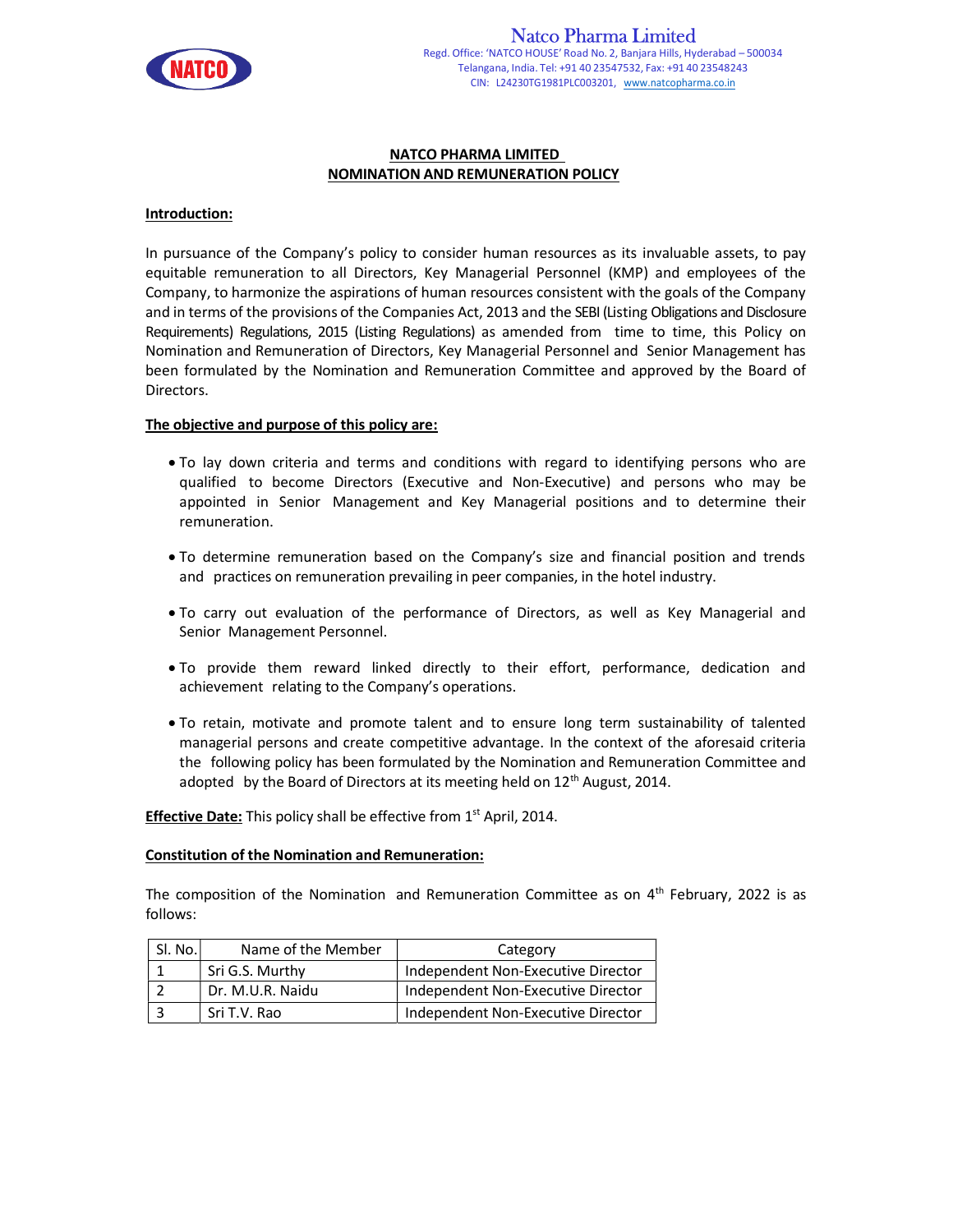

The Board has the power to reconstitute the Committee consistent with the Company's policy and applicable statutory requirement.

### Definitions:

- Board means Board of Directors of the Company.
- Directors means Directors of the Company.
- Committee means the Nomination and Remuneration Committee of the Company as constituted or reconstituted by the Board.
- Company means NATCO Pharma Limited.
- Independent Director means a Director referred to in Section 149 (6) of the Companies Act, 2013 and Regulation 16(1)(b) of Listing Regulations.
- Key Managerial Personnel (KMP) means- (i) Managing Director; (ii) Whole-time Director; (iii) Chief Financial Officer; (iv) Company Secretary; (v) Such other officer as may be prescribed defined under Companies Act, 2013.
- Senior Management means personnel of the Company occupying the position of President or Vice President of any unit / division of the Company. Unless the context otherwise requires, words and expressions used in this policy and not defined herein but defined in the Companies Act, 2013/ Listing Regulations as may be amended from time to time shall have the meaning respectively assigned to them therein.

#### Applicability:

The Policy is applicable to

- Directors (Executive and Non-Executive)
- Key Managerial Personnel
- Senior Management Personnel i.e., one level below the Board and functional heads

#### General:

- This Policy is divided in three parts:
- Part A the matters to be dealt with and recommended by the Committee to the Board;
- Part B the appointment and nomination; and
- Part C Remuneration and Perquisites, etc.
- The key features of this Company's policy shall be included in the Board's Report.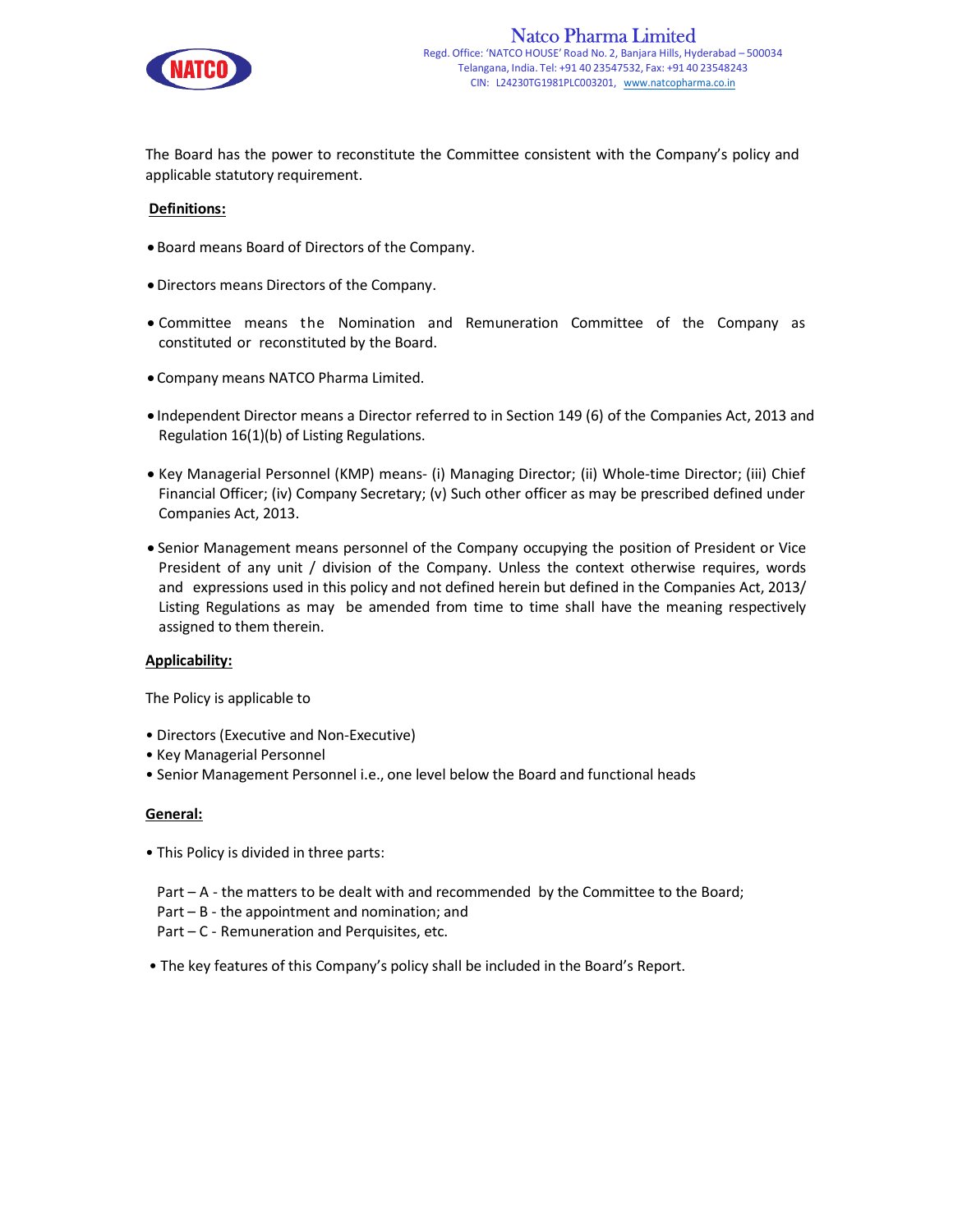

# PART – A

## MATTERS TO BE DEALT WITH, PERUSED AND RECOMMENDED TO THE BOARD BY THE NOMINATION AND REMUNERATION COMMITTEE

The Committee shall:

- Formulate the criteria for determining qualifications, positive attributes and independence of a Director and recommend to the Board of Directors a policy relating to, the remuneration of the Directors, Key Managerial Personnel and other employees.
- Evaluate the balance of skills, knowledge and experience on the Board and on the basis of such evaluation, preparing a description of the role and capabilities required of an Independent Director. The Person recommended to the Board for appointment as an Independent Director shall have the capabilities identified in such description. For the purpose of identifying suitable candidates, the Committee may
	- a) use the services of an external agencies, if required;
	- b) consider candidates from a wide range of backgrounds, having due regard to diversity; and
	- c) consider the time commitments of the candidates.
- Identify persons who are qualified to become Director and persons who may be appointed in Key Managerial and Senior Management positions in accordance with the criteria laid down in this policy.
- Recommend to the Board, appointment and removal of Director, KMP and Senior Management Personnel.
- Recommend whether to extend or continue the term of appointment of the Independent Director, on the basis of the report of performance evaluation of Independent Directors.
- Formulation of criteria for evaluation of Independent Directors and the Board.
- Devising a policy on Board diversity.
- Recommend to the Board, all remuneration, in whatever form, payable to Senior Management.

## PART – B

## POLICY FOR APPOINTMENT AND REMOVAL OF DIRECTOR, KMP AND SENIOR MANAGEMENT

- Appointment criteria and qualifications:
- 1. The Committee shall identify and ascertain the integrity, qualification, expertise and experience of the person for appointment as Director, KMP or at Senior Management level and recommend to the Board his / her appointment.
- 2. A person should possess adequate qualification, expertise and experience for the position he / she is considered for appointment. The Committee has discretion to decide whether qualification, expertise and experience possessed by a person is sufficient / satisfactory for the concerned position.
- 3. The Company shall not appoint or continue the employment of any person as Whole time Director who has attained the age of seventy years. Provided that the term of the person holding this position may be extended beyond the age of seventy years with the approval of shareholders by passing a special resolution based on the explanatory statement annexed to the notice for such motion indicating the justification for extension of appointment beyond seventy years.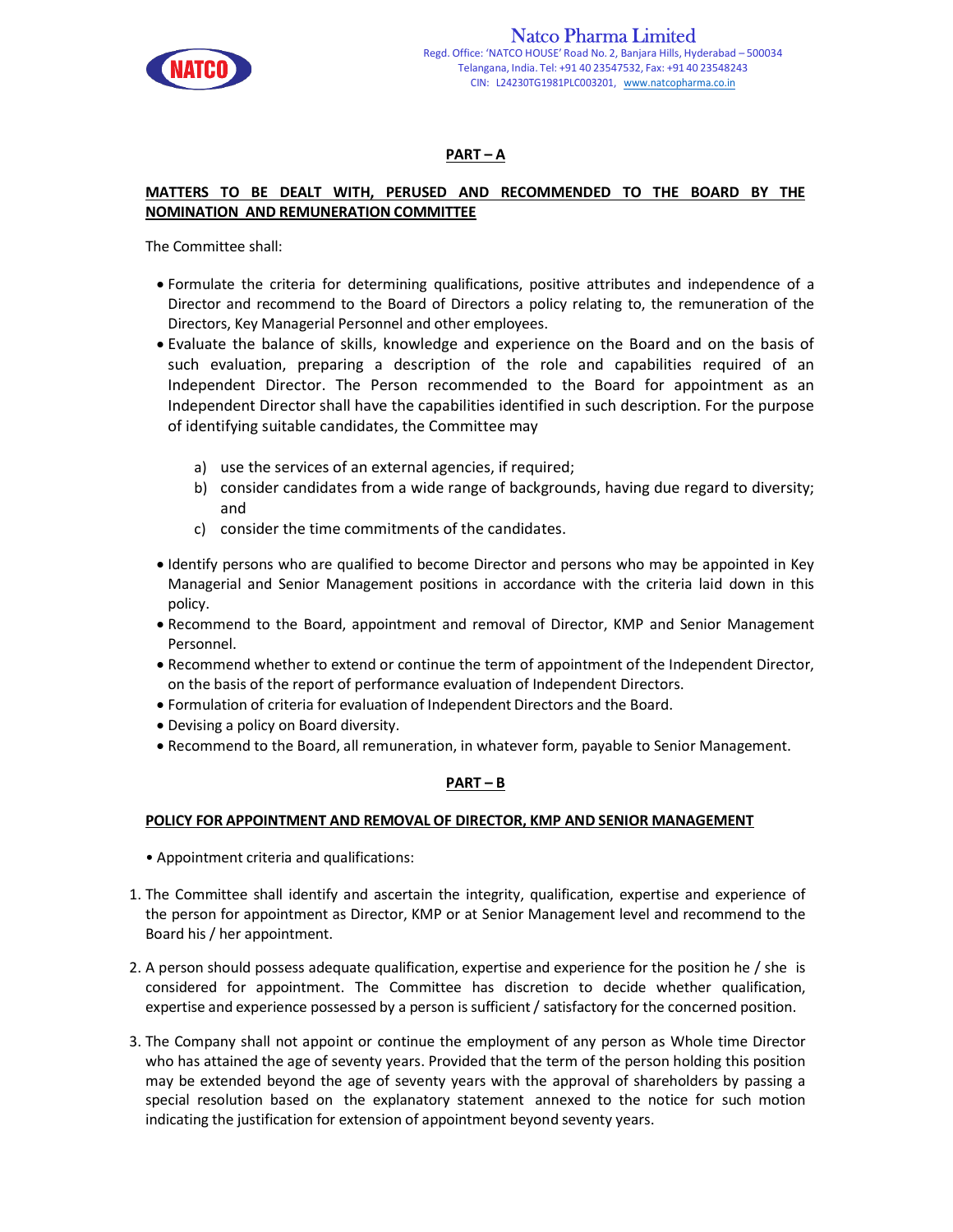

1. Independent Director: - An Independent Director shall hold office for a term up to five consecutive years on the Board of the Company and will be eligible for re-appointment on passing of a special resolution by the Company and disclosure of such appointment in the Board's report.

 No Independent Director shall hold office for more than two consecutive terms, but such Independent Director shall be eligible for appointment after expiry of three years of ceasing to become an Independent Director. Provided that an Independent Director shall not, during the said period of three years, be appointed in or be associated with the Company in any other capacity, either directly or indirectly.

 At the time of appointment of Independent Director it should be ensured that number of Boards on which such Independent Director serves is restricted to seven listed companies as an Independent Director and three listed companies as an Independent Director in case such person is serving as a Whole-time Director of a listed company.

## • Evaluation:

The Committee shall carry out evaluation of performance of every Director, KMP and Senior Management Personnel at regular interval (yearly).

#### • Removal:

Due to reasons for any disqualification mentioned in the Companies Act, 2013, rules made thereunder or under any other applicable Act, rules and regulations, the Committee may recommend, to the Board with reasons recorded in writing, removal of a Director, KMP or Senior Management Personnel subject to the provisions and compliance of the said Act, rules and regulations.

#### • Retirement:

The Director, KMP and Senior Management Personnel shall retire as per the applicable provisions of the Companies Act, 2013 and the prevailing policy of the Company. The Board will have the discretion to retain the Director, KMP, Senior Management Personnel in the same position / remuneration or otherwise even after attaining the retirement age, for the benefit of the Company.

#### PART – C

## POLICY RELATING TO THE REMUNERATION FOR THE WHOLE-TIME DIRECTOR, KMP AND SENIOR MANAGEMENT PERSONNEL

#### • General:

- 1. The remuneration / compensation / commission etc. to the Whole-time Director, KMP and Senior Management Personnel will be determined by the Committee and recommended to the Board for approval. The remuneration / compensation / commission etc. shall be subject to the prior/post approval of the shareholders of the Company wherever required.
- 2. The remuneration and commission to be paid to the Whole-time Director shall be in accordance with the percentage / slabs / conditions laid down in the Articles of Association of the Company and as per the provisions of the Companies Act, 2013, and the rules made thereunder.
- 3. Increments to the existing remuneration / compensation structure may be recommended by the Committee to the Board which should be within the slabs approved by the Shareholders in the case of Whole-time Director and  $1<sup>st</sup>$  April in respect of other employees of the Company.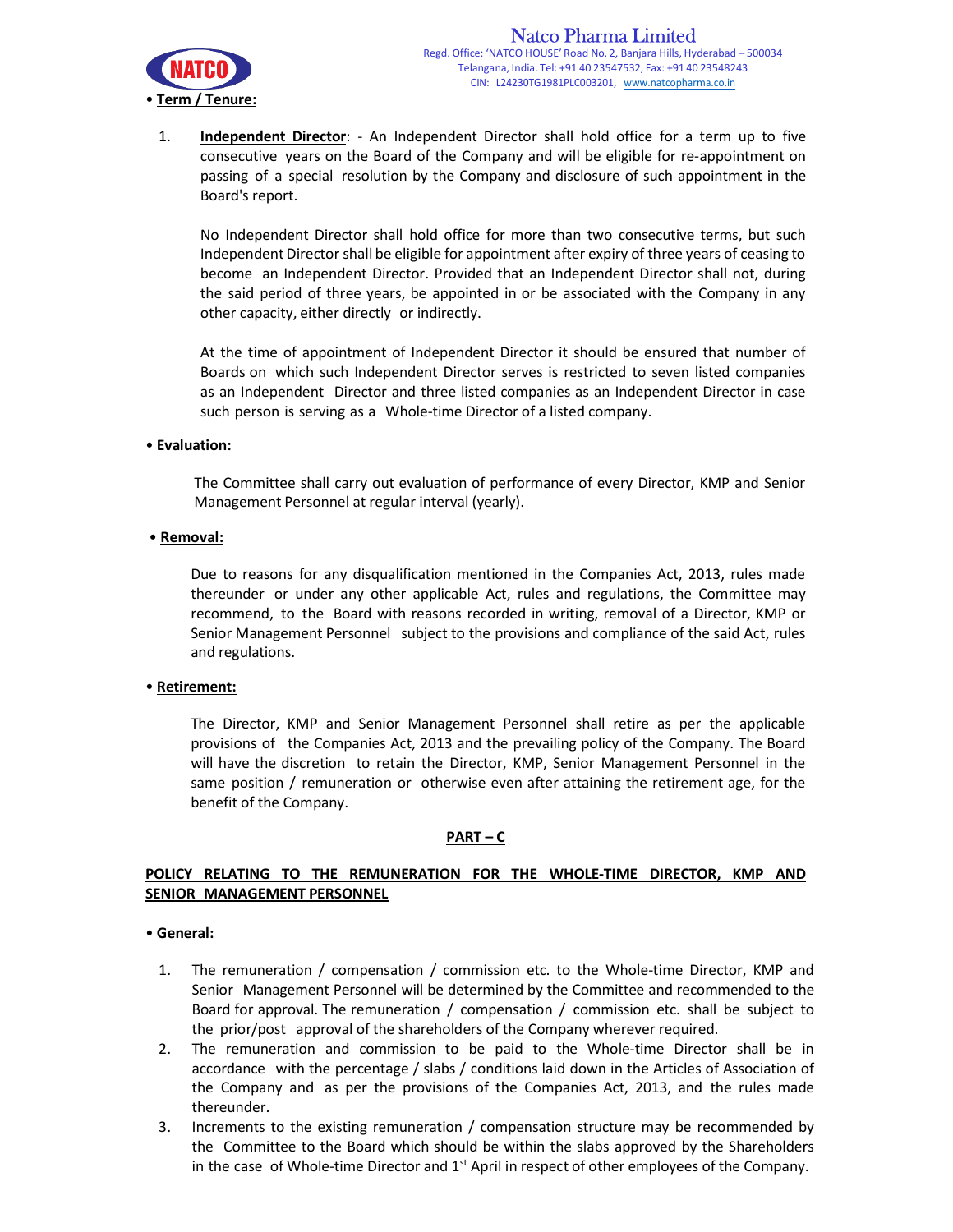

4. Where any insurance is taken by the Company on behalf of its Whole-time Director, Chief Executive Officer, Chief Financial Officer, the Company Secretary and any other employees for indemnifying them against any liability, the premium paid on such insurance shall not be treated as part of the remuneration payable to any such personnel. Provided that if such person is proved to be guilty, the premium paid on such insurance shall be treated as part of the remuneration.

## Remuneration to Whole-time / Executive / Managing Director, KMP and Senior Management Personnel:

- 1. Fixed pay: The Whole-time Director / KMP and Senior Management Personnel shall be eligible for a monthly remuneration as may be approved by the Board on the recommendation of the Committee. The breakup of the pay scale and quantum of perquisites including, employer's contribution to P.F, pension scheme, medical expenses, club fees etc. shall be decided and approved by the Board on the recommendation of the Committee and approved by the shareholders wherever required.
- 2. Minimum Remuneration: If, in any financial year, the Company has no profits or its profits are inadequate, the Company shall pay remuneration to its Whole-time Director in accordance with the provisions of Schedule V of the Companies Act, 2013.
- 3. Provisions for excess remuneration: If any Whole-time Director draws or receives, directly or indirectly by way of remuneration any such sums in excess of the limits prescribed under the Companies Act, 2013 or without the prior approval of the shareholders, where required, he/she shall refund such sums to the Company and until such sum is refunded, hold it in trust for the Company.

## Remuneration to Non- Executive / Independent Director:

## 1. Remuneration / Commission:

The remuneration / commission shall be fixed as per the slabs and conditions mentioned in the Articles of Association of the Company and the Companies Act, 2013 and the rules made thereunder.

## 2. Sitting Fees:

The Non-Executive / Independent Director may receive remuneration by way of fees for attending meetings of Board or Committee thereof. Provided that the amount of such fees shall not exceed Rs.1,00,000/- ( R u p e e s One lakh only) per meeting of the Board or Committee or such amount as may be prescribed by the Central Government from time to time and approved by the Board of the Company.

## 3. Stock Options:

An Independent Director shall not be entitled to any stock option of the Company.